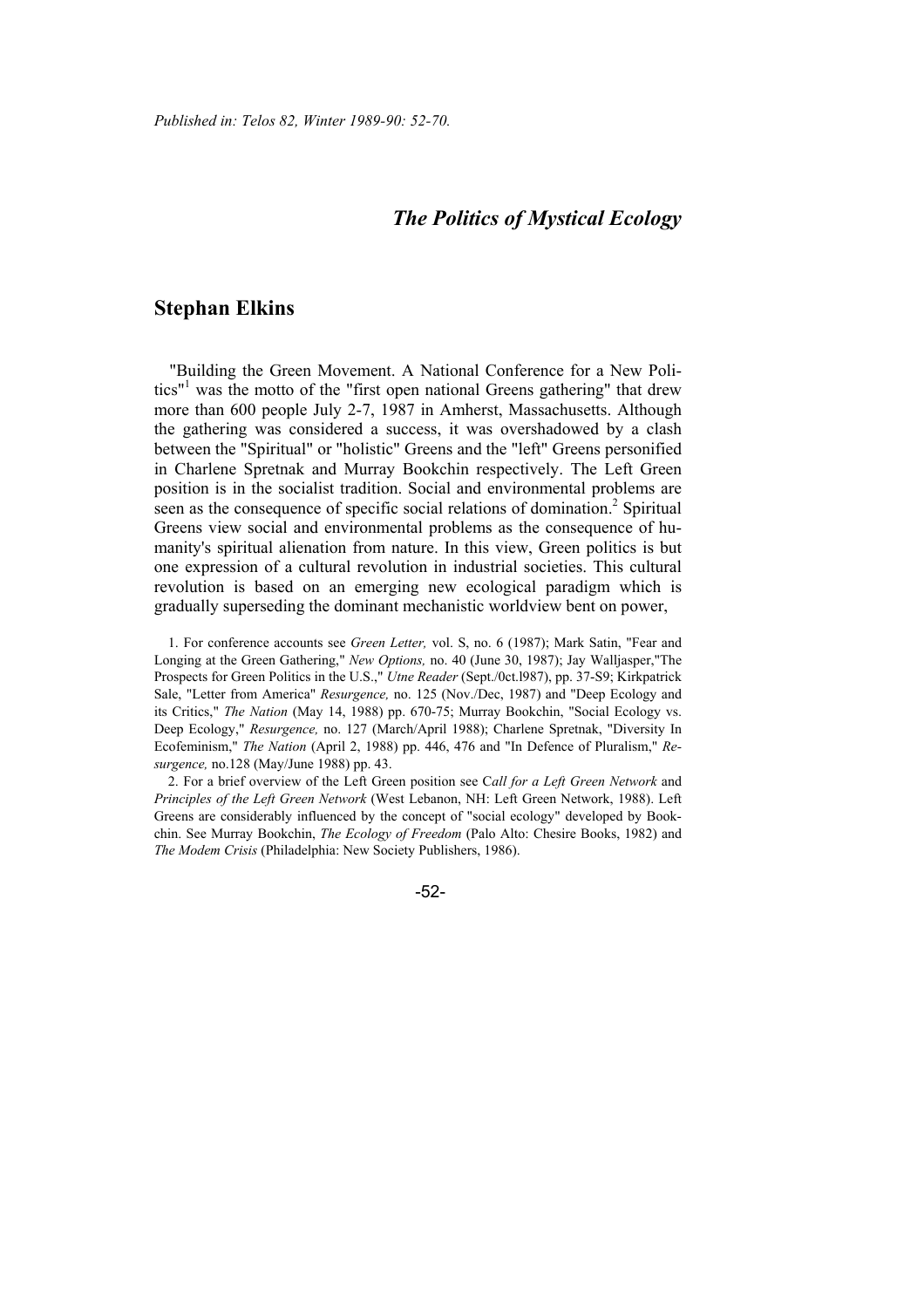manipulation, and control. Within this framework, ecology is elevated from a scientific discipline to a philosophy often referred to as "deep ecology."3 By revolutionizing our perception of the world, the establishment of the new paradigm will entail the restructuring of society according to ecological principles, thus allowing reconciliation with nature. In this context Green Politics is understood as "transforming holistic theory into political practice," transcending the outworn political Left/Right cleavage characteristic of the declining old paradigm.<sup>4</sup>

The dispute at Amherst revolved around issues like the role of spirituality and the meaning of ecology. Kirkpatrick Sale, among others, was bewildered by the Left Greens' "tirade" against their spiritually oriented political companions, which initially triggered the argument. The differences "are ones of emphasis and priority, not of fundamental incompatibility," ultimately rooted in individual idiosyncracies which hardly justify "trying to trash the other, working toward some imagined dominant theoretical purity."<sup>5</sup> Unfortunately, things are not so simple. The conflict reflects significant differences in their approaches to society, politics, and social change. The following will probe the theoretical foundations of Spiritual Green thought, focusing on Fritjof Capra's *The Turning Point —* one of the most influential attempts at elaborating this particular Strand of Green thought.<sup>6</sup>

3. The term "deep ecology" was introduced by Naess (see Arne Naess "The Shallow and the Deep, Long-Range Ecology Movement. A Summary," *Inquiry* 16, no. l [Spring 1973], pp. 95-100). See also Arne Naess, "The Deep Ecology Movement: Some Philosophical Aspects," *Philosophical Inquiry* 8, no. 1-2 (1986), pp. 10-31; Bill Devall and George Sessions, *Deep Ecology* (Salt Lake City, UT: Peregrine Smith Books, 1985); and Michael Tobias, *Deep Ecology* (San Diego: Avant Books, 1985). For a critique of deep ecology, see Tim Luke, "The Dreams of Deep Ecology," in *Telos* 76 (Summer 1988), pp. 65-92.

4. Charlene Spretnak and Fritjof Capra, *Green Politics. The Global Promise* (Santa Fe, NM: Bear and Company, 1986), p. xxvi. For a short overview of the Spiritual Greens' perspective see Stephen Bodian and Florence Windfall, "Seeing Green," *Yoga Journal,* no.79 (March/April 1988). For a more thorough introduction, see Capra's *The Turning Point. Science Society, and the Rising Culture* (New York: Bantam Books, 1983); and Charlene Spretnak, *The Spiritual Dimension of Green Politics* (Santa Fe, NM: Bear and Company, 1986).

5. "Deep Ecology and its Critics," *op. cit.,* p. 675, and Kirkpatrick Sale, "Letter from America," in *Resurgence,* no. 125 (Nov.-Dec., 1987).

6. Although not an active participant in Green politics, Capra is associated with various Green activists and his writings reflect the general thrust of Spiritual Green thought. The Elmwood Institute, which he founded in 1983 "to facilitate the cultural shift from a mechanistic and patriarchical world view to a holistic and ecological view," is allegedly an intellectual resource base for the Green movement. See Kirkpatrick Sale, "Letter from America," in *Resurgence,* no. 120 (Jan.-Feb., 1987), p. 13; Fritjof Capra, "Das neue Denken ist grün. Interview mit Fritjof Capra," in Matthias Pilgrim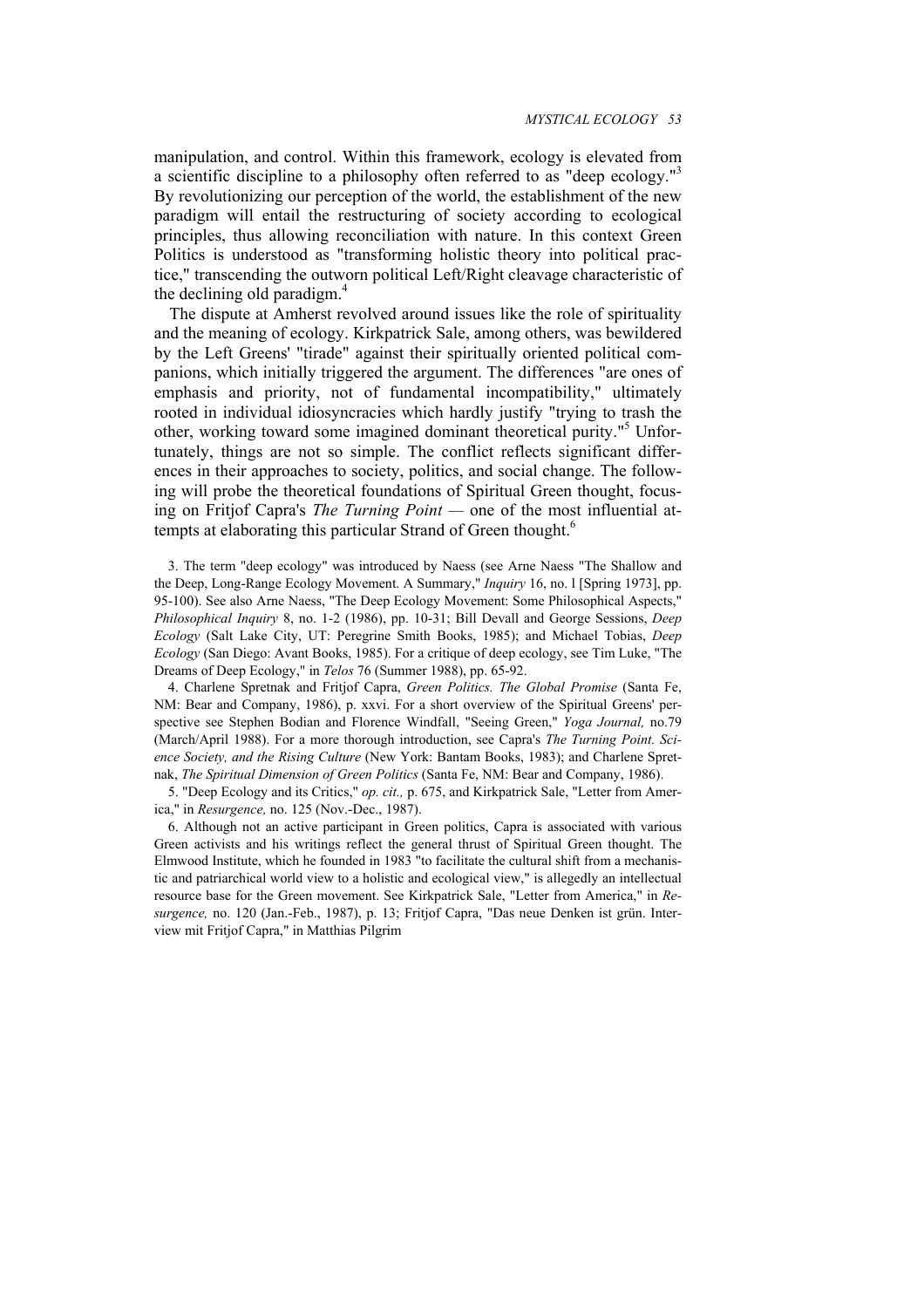# *Crisis and the Dominant Cultural Paradigm*

Capra sees the current state of affairs as "a complex of interrelated facets of a single crisis"  $(25)^7$  — a systemic crisis rooted in a profound cultural imbalance he identifies with the prevalent value system and its corresponding worldview which has dominated Western culture for 300 years. He attempts to clarify the relation between cultural imbalance and the underlying value system by means of "Tao," a concept drawn from Chinese philosophy which views reality as "a process of continual flow and change." All phenomena are in constant motion, following cyclical patterns, drawing momentum from the dynamic interplay of two poles — yin and yang. Capra identifies the following characteristics of the yang: masculine, expansive, demanding, aggressive, competitive, rational, analytic, self-assertive; as opposed to those of the yin: feminine, contractive, responsive, cooperative, intuitive, synthesizing, integrative. Cultural imbalance is the product of a systematic overemphasis of the yang at the expense of the yin.

Western culture is dominated by what Capra terms the "Cartesian-Newtonian paradigm" — a worldview based on a distinction between mind and matter, paving the way for the secularization of nature, ultimately allowing its subjugation and instrumentalization. Within this framework, undifferentiated economic and technological growth "are seen as essential by virtually all economists and politicians" (213), which is not surprising given the prevailing notion that the common good results from the maximization of individual wealth, This is a "reflection of linear thinking" (213), since it neglects the fact that unlimited expansion in a finite environment is simply impossible. This perspective is a result of the dissociation of the economy from its social and ecological context.

How does the Cartesian worldview affect social reality? To Capra, social structures and processes are the concrete manifestation of the respective underlying value system. Society is thus the objectification of "yang values." Accordingly, the notion of society as a struggle for existence ruled by the survival of the fittest has generated competitive behavior

and Steffen Rink, eds., *Zwischen den Zeiten. Das New Age in der Diskussion* (Marburg: Diagonal Verlag, 1989), p. 171. Capra's contact with Spretnak, one of the most prominent representatives of the Spiritual Greens, eventually led to their collaboration on *Green Politics: The Global Promise*, which not only reflects the basic perspective elaborated in *The Turning Point*, but was instrumental in the subsequent organization of the US Green movement.

7. All references to Capra's *The Turning Point* will be indicated by page numbers in parentheses.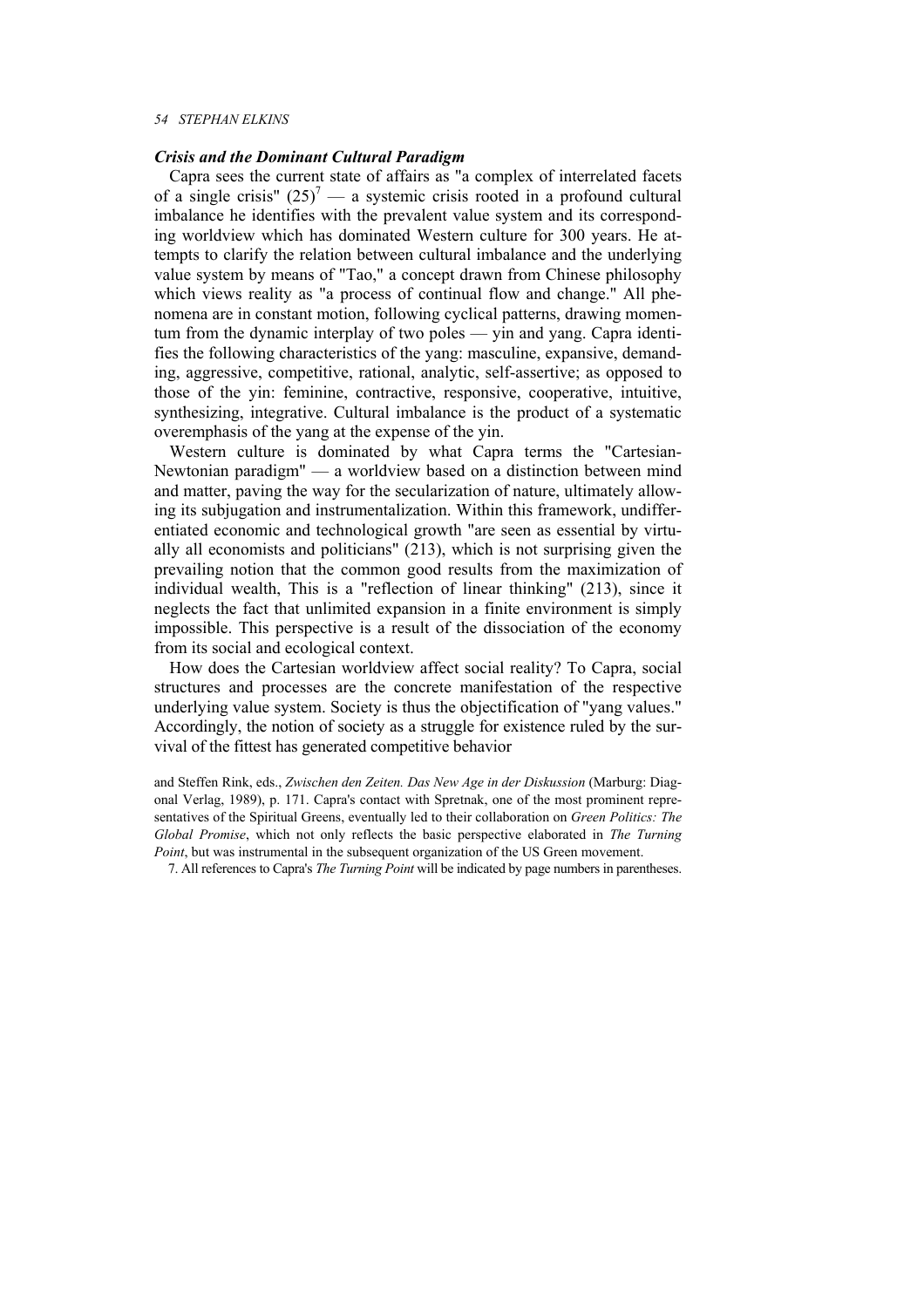over cooperation; quality of life is equated with material consumption and progress with economic and technological growth (31). Capra identifies the "obsession with growth," a central feature of the economy, as the common denominator for most of today's problems (397). In a society dominated by yang values, people feel increasingly alienated and dissatisfied. Work has been degraded so that its sole purpose has become earning a living; the focus of people's lives has gradually shifted towards recreation and consumption, which is served by a huge industry "exhorting people to ever more wasteful consumption" (231).

# *The Ecological Paradigm*

The new paradigm originated at the beginning of the 20th Century when physicists began to realize that their basic conception of reality was inadequate to grasp subatomic phenomena. Basic premises concerning the properties of the natural world were in need of revision. Thus the prevalent mechanistic paradigm has been transcended, leading to a holistic conception of the universe. As in physics, a reevaluation of basic assumptions is taking place in other disciplines experiencing similar difficulties.

The emerging new paradigm is based on the systems view of reality in the sense of general systems theory (42). Systems are integrated wholes whose properties cannot be reduced to those of its parts. Systems are not constituted by basic elements, but by relations among them. Although in constant motion, systems nevertheless maintain stable structures. These are, however, not static. Rather, structures are produced and reproduced through continuous dynamic processes following regular patterns. Order is achieved through the coordinating activities of the parts. Consequently, the systems approach focuses on basic principles of organization rather than on basic elements as in the old paradigm. Organisms, societies, and ecosystems are all seen as systems, and must be considered living systems since they possess the capacity for self-organization — the distinguishing feature for living systems.

Capra believes that the emergence of the new paradigm has far-reaching consequences. All systems constitute an integrated web of dynamic relations which cannot be grasped adequately in terms of linear models of cause and effect. Thus, instead of isolating the economy from its social and ecological context and framing it in terms of simplistic, highly unrealistic models based on free markets, perfect competition, and the like, the systems view conceives the economy as "a living system composed of human beings and social organizations in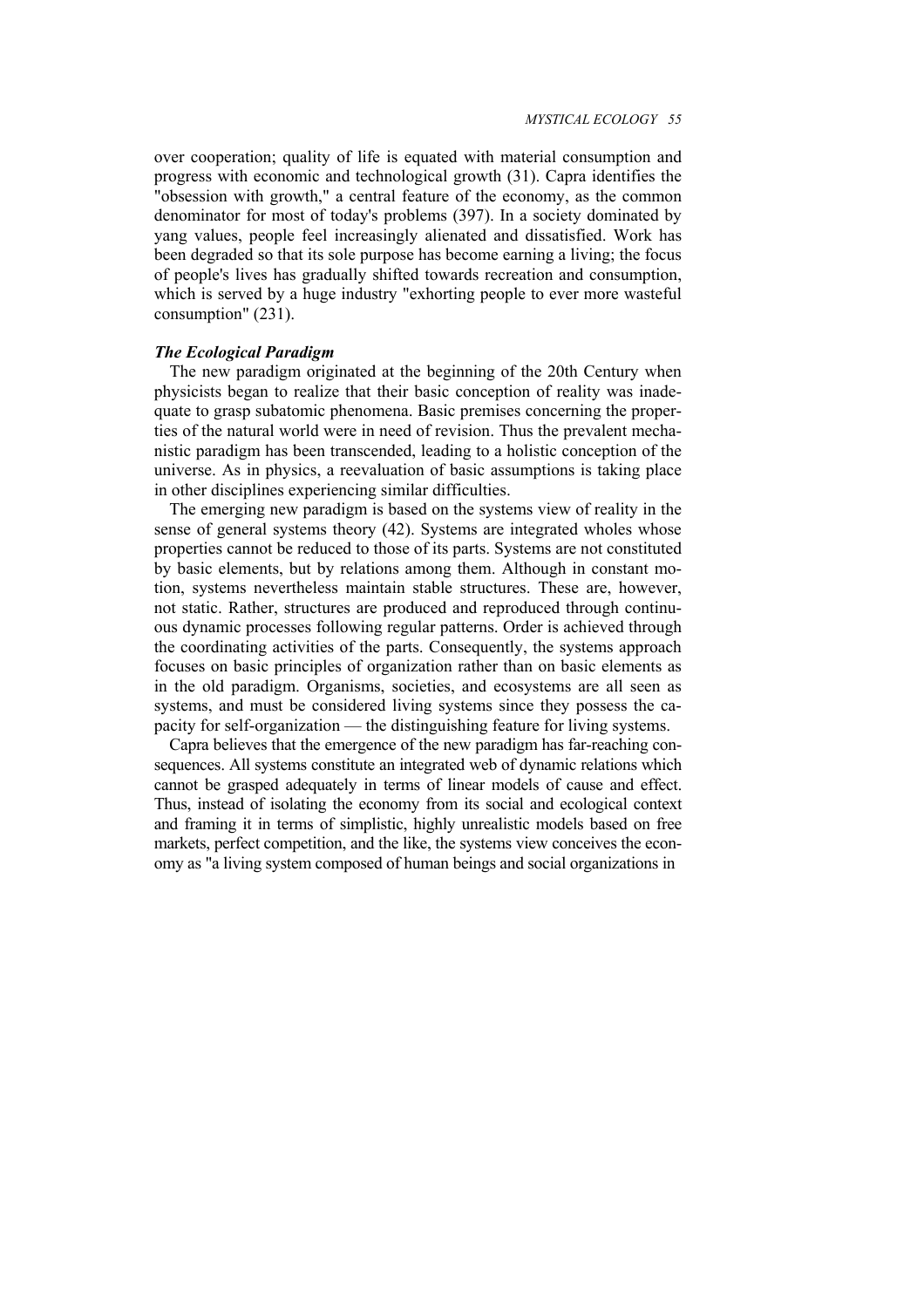continual interaction with one another and with the surrounding eco-systems on which our lives depend" (390). It is this insight into the nonlinear nature of all systems dynamics which constitutes "the very essence of ecological awareness" (390). From an ecological perspective "it becomes evident that our economy, our social institutions, and our natural environment are seriously out of balance" (396).

Capra concludes that the question of scale must be regarded as central to the process of restructuring. Thus variables that have been overstrained will have to return to manageable levels, making decentralization necessary (396). To return to a more human scale requires technologies which incorporate ecological principles (399). Deurbanization will be crucial in view of the fact that the excessive growth of cities poses one of the greatest threats to social and ecological balance. Similarly, political decentralization is urgently needed since the nation-state is no longer an effective unit of governance (398). Decentralization must be accompanied by the redistribution of production and wealth within countries and between industrialized countries and the Third World.

Following Toynbee, Capra attempts to locate the current situation in the context of human cultural evolution. In this view, human history unfolds as an ever recurring cycle of genesis, growth, culmination, and decline of civilizations, the decisive variable being the ability of a society to adapt to changing circumstances. While the ossified cultural mainstream clings to outdated concepts, creative minorities appear on the scene, providing new solutions, thus initiating a new phase of cultural evolution. Capra believes we are presently experiencing a process of profound cultural transformation; the transition to the "solar age" is well on its way (408). Periods of cultural transformation are preceded by a variety of social indicators, many of which can be observed today. "They include a sense of alienation and an increase of mental illness, violent crime, and social disruption, as well as an increased interest in religous cultism — all of which have been observed in our society during the past decade" (26). Among several transitions, Capra identifies three "that will shake the very foundations of our lives and will deeply affect our social, economic, and political system" (29): the decline of patriarchy, the decline of the fossil fuel age, and a paradigm shift, "a profound change in the thoughts, perceptions, and values that form a particular vision of reality" (30).

The overemphasis on yang values is currently being counteracted by the multitude of social movements, the emergence of which we have been experiencing since the 1960s. They are the bearers of the shift to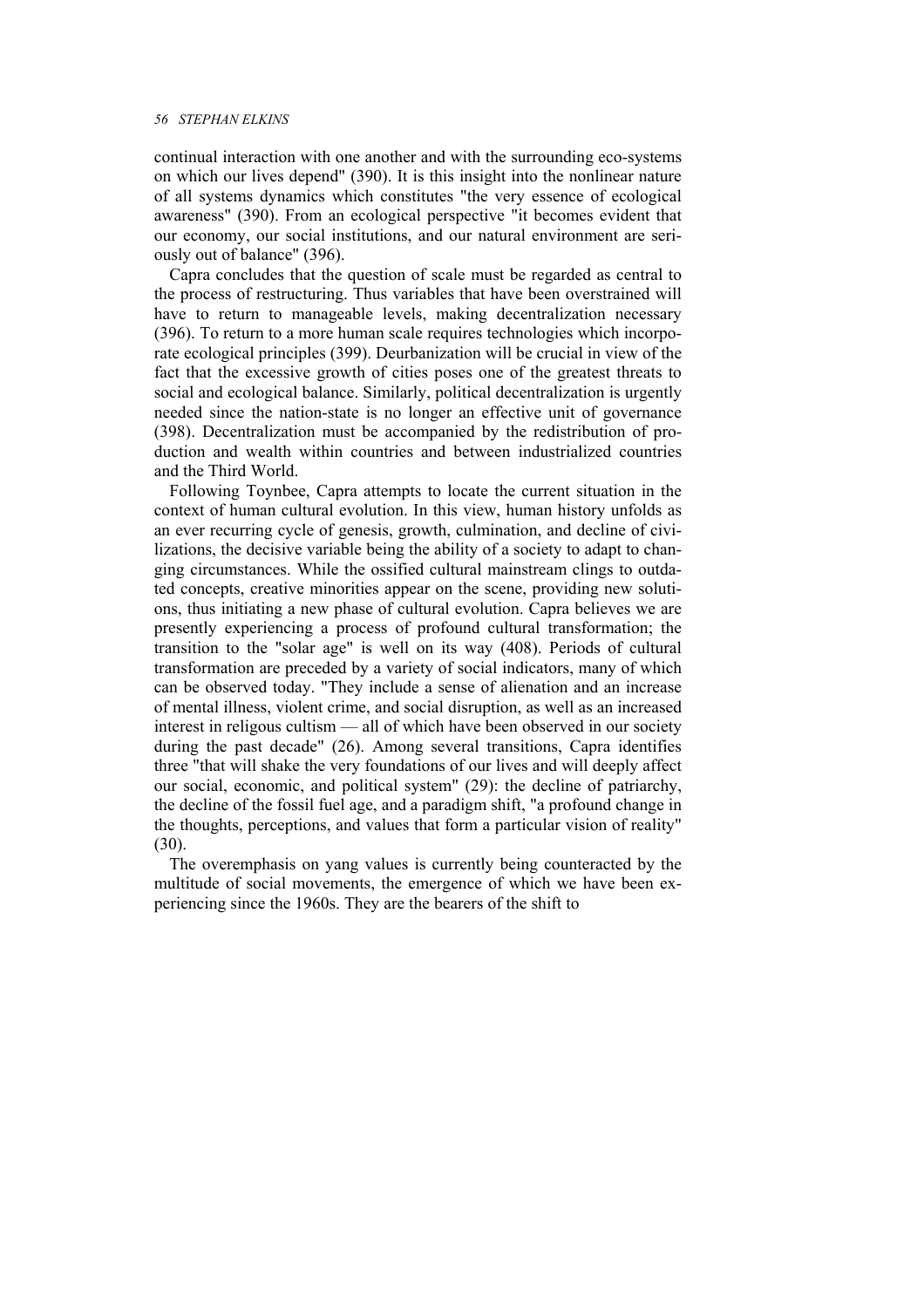the new ecological paradigm, representing the ascendant culture. So far these movements are preoccupied with separately promoting certain aspects of the ecological paradigm, not yet realizing the extent to which their purposes interrelate. Once recognizing the commonality of their aims, Capra believes, they will flow together to "form a powerful force of social transformation" (46). With the further concretization of the "new vision of reality," he claims that "a critical mass of awareness" (418) will be reached, leading to the creation of new political parties, some of which have already been formed in various countries.

For Capra, this process of transformation is inevitable. Following Chinese philosophy he argues that change is a "natural tendency, innate in all things and situations" and "does not occur as a consequence of some force" (37). Contrary to views of social evolution that emphasize the role of struggle and conflict, such as the Marxist, which reflect old paradigm thinking, Capra believes it is necessary to minimize conflicts during times of social transition (35). Since change is an inherent property of all reality, resulting from the "continuous oscillation" between yin and yang, there is no need to engage in or even aggravate conflict as a means of bringing it about. Conventional political parties as well as the traditional Left and Right, and most of our economic, political, and academic institutions are all part of the declining culture. The dominant social institutions will continue imposing their outdated views, but will gradually "disintegrate" during the process of decline.

# *Value System, Worldview, and Social Structure*

Capra's analysis of social processes is based on an idealistic view of society. People subjected to a common culture share a certain world-view and its implicit value system, which motivates and guides their actions. Out of this context they create corresponding lifestyles, social institutions, technologies, etc. In spite of his claim "to show how the strikingly consistent preference for yang values, attitudes, and behavior patterns has resulted in a system of academic, political, and economic institutions . . ." (39), Capra fails to reflect on how structures and values may interrelate, simply assuming a linear relation of cause and effect. This is somewhat paradoxical in light of his constant emphasis on the interrelatedness of all phenomena. It implies there is a homogeneous culture based on a consensual value system, and that these values are indeed congruent with those expressed in the selectivity of social structures. Although values and social structures are of course interrelated, one cannot simply be considered the reflection of the other. Ironically,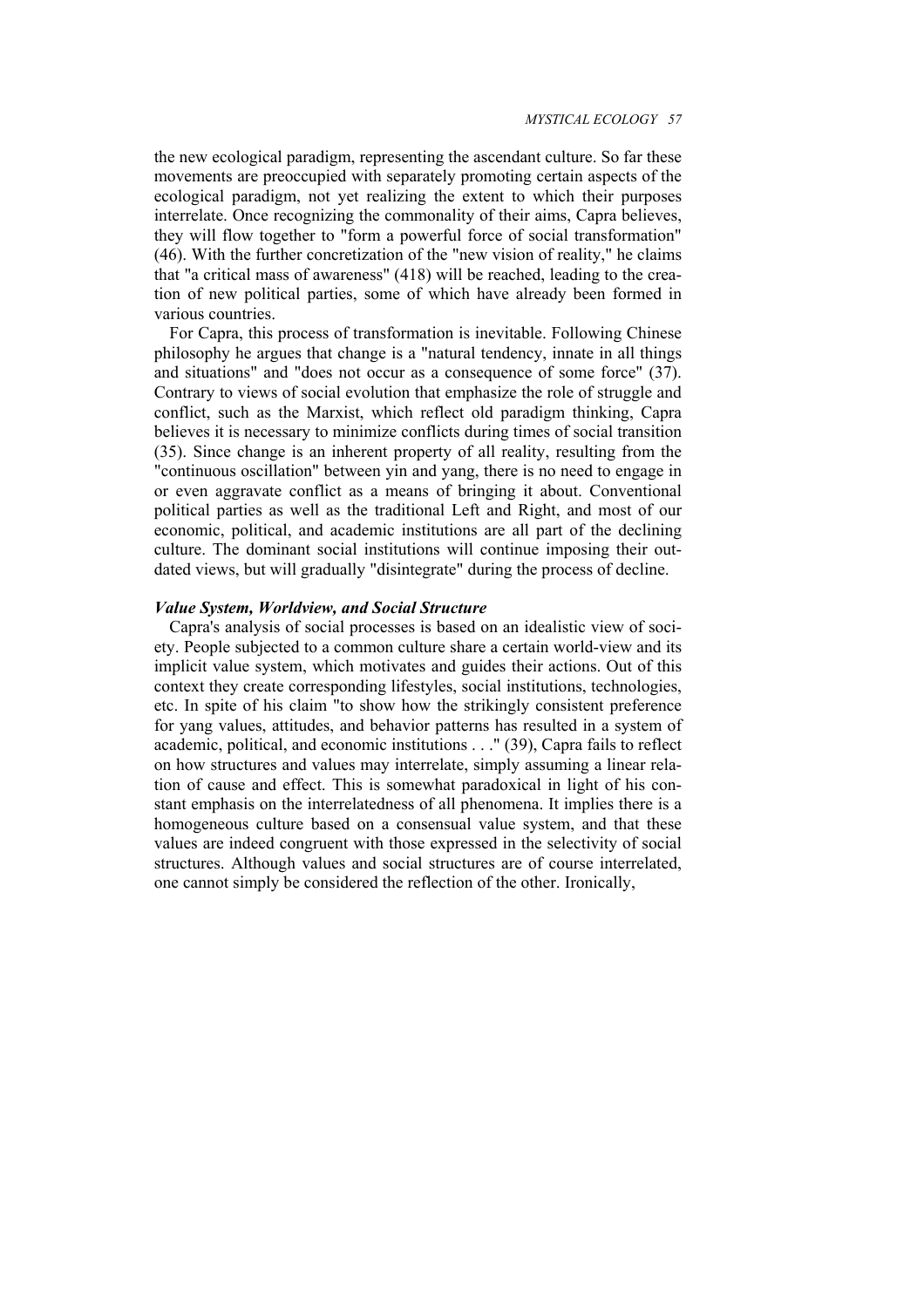systems theory  $\sim$  so highly praised by Capra  $\sim$  has emphasized the independence of structures from values and beliefs.<sup>8</sup>

Not only does Capra fail to explain how values relate to structures, he further omits any systematic attempt to address the process of value formation: How do values come about in the first place? He provides three kinds of "explanations" when he does occasionally touch upon the issue: a) value systems and corresponding worldviews simply change over time, following regular patterns of cyclical fluctuation (31-32); b) value systems change in response to environmental challenges (190); c) components of value systems and worldviews are subject to processes of manipulation through social institutions. For instance, the "public is brainwashed" (219), "farmers are indoctrinated" (255), consumers are "induced to buy, use, and throw away" (236), and their tastes and opinions are conditioned through advertising (248). Despite the fact that these are of little explanatory value, they at least acknowledge that values do not simply cause structures while being independent of them. Lamenting over the perceived deficiencies of the prevailing value system, it never seems to occur to Capra that there are reasons for the way people think rooted in their everyday experience, which has little to do with Descartes or Newton. Presumably, there is a certain appropriateness concerning the values people develop in coping with everyday life. These reasons do not simply cease to exist just because one has been informed on the "actual nature of reality."

Since social structures are understood as the immediate reflection of prevailing "culture" — essentially meaning "collective consciousness" — it is not surprising that Capra's critique lacks systematic social analysis. It hardly reaches beyond the level of a superficial critique of culture which is thereby reduced to a social-psychological category. Accordingly, the continuous growth of economic production is traced back to "our obsession with growth," overlooking the fact that in a capitalist economy the pursuit of growth is a compulsive structural feature independent of personal preferences; economic decline being the price paid by any economic entity failing to achieve a level of accumulation sufficient to maintain profits. By identifying the problem as an "obsession" Capra denies the autonomous dynamic of the economic process, disregarding the fact

8. For a systems theoretic account of the indifference of the political and juridical Systems towards individual values and beliefs, see Niklas Luhmann, *Legitimation durch Verfahren* (Frankfurt a. M.: Suhrkamp Verlag, 1969). In Capra's account of social and environmental problems this is repeatedly acknowledged, apparently without realizing the implications.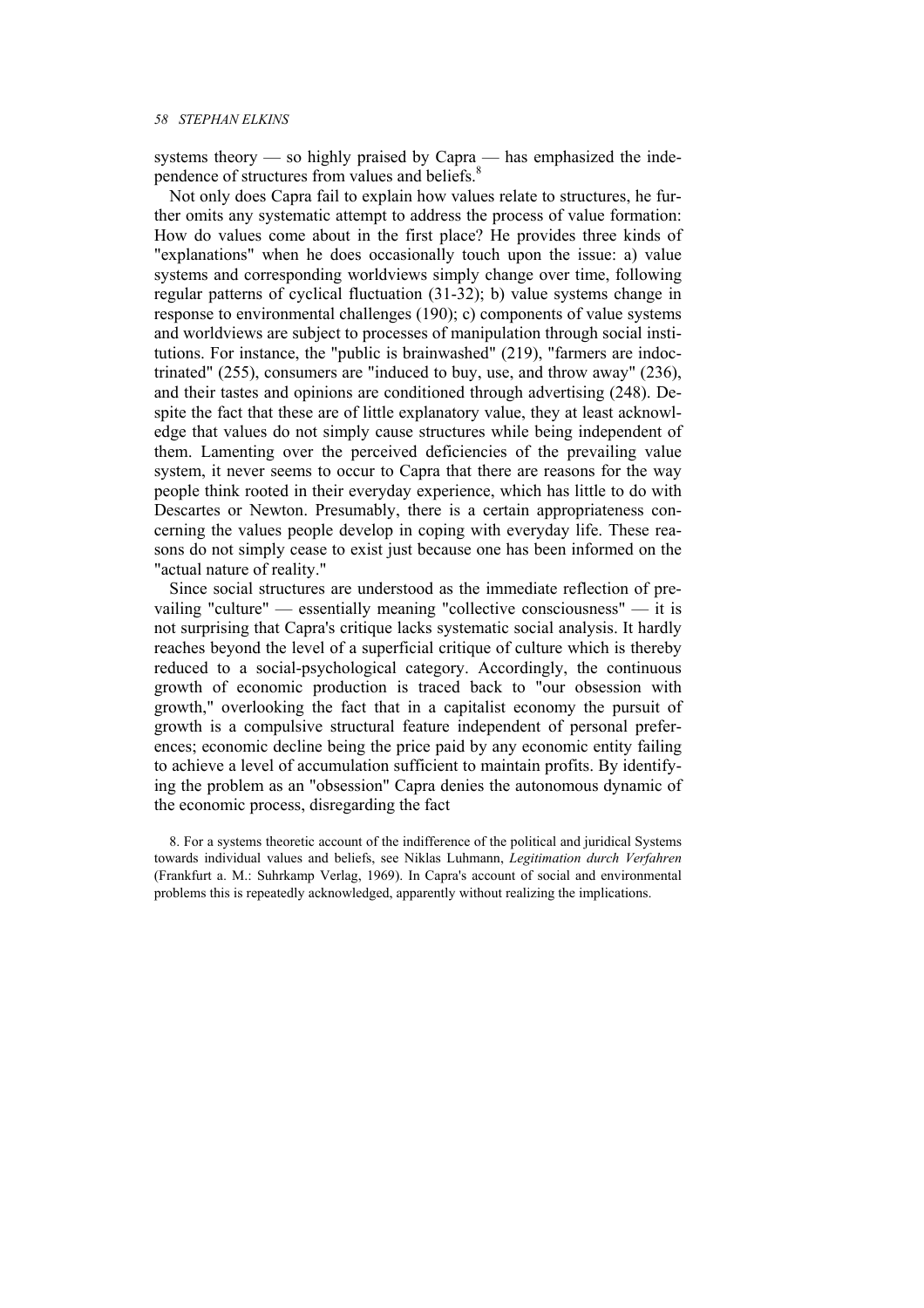that in his description of concrete problems it is acknowledged repeatedly. In defining the cause as an "obsession" an adequate understanding of structural problems is obstructed by creating the impression that Western civilization has been overcome by some collective psychosis, as if people were attempting to satisfy some compulsive urge in the pursuit of economic growth. Likewise, the nuclear arms race is rooted in an "obsession with winning" and "aggressive behavior," both characteristic for patriarchical culture (242). The expansion of nuclear power is due to an elite's "obsession with power" (247- 48), etc.

Capra's account of economic processes provides further illustrations of how his failure to analyze structural dynamics distorts the nature of social problems. He claims that the "desire for indefinite expansion" is rooted in the corporate structure. ". . . corporate executives who knowingly bypass an opportunity for increasing the corporation's profits, for whatever reason, are liable to lawsuit. Thus maximizing of profits becomes the ultimate goal, to the exclusion of all other considerations" (221). This suggests that the fundamental problem lies not in the logic of the system of production as such, but rather in the constitutive features of corporations. Accordingly, resulting problems are not the result of the unequal distribution of private property in the means of production. Rather, "corporate property" and "state capitalism" — a perversion of the original idea of private property, so to speak — is considered as problematic (221). It is thus not surprising that Capra's objections are not directed against property relations but against the structure of corporations.

## *Social Change*

Capra's model of social change is an eclectic potpourri lacking internal coherence. He seems to arbitrarily draw on any concept that promises to support a point he would like to make, irrespective of mutual consistency; the common denominator being their adherence to a view of social change as a regular process following a cyclical pattern.<sup>9</sup> The most fundamental problem with his account is its determinism, which contradicts the proposed systemic paradigm since, according to this concept, the outcome of change is basically indeterminate: "When

9. At least four concepts are presented, the interrelations of which are left unclear: Taoism's "dynamic interplay" of yin and yang; Toynbee's cyclical rise and decline of civilizations; Sorokin's conception of history as a product of fluctuating value systems; systems theory, according to which change is the result of processes of self-transcendence, resulting in continuously increasing complexity.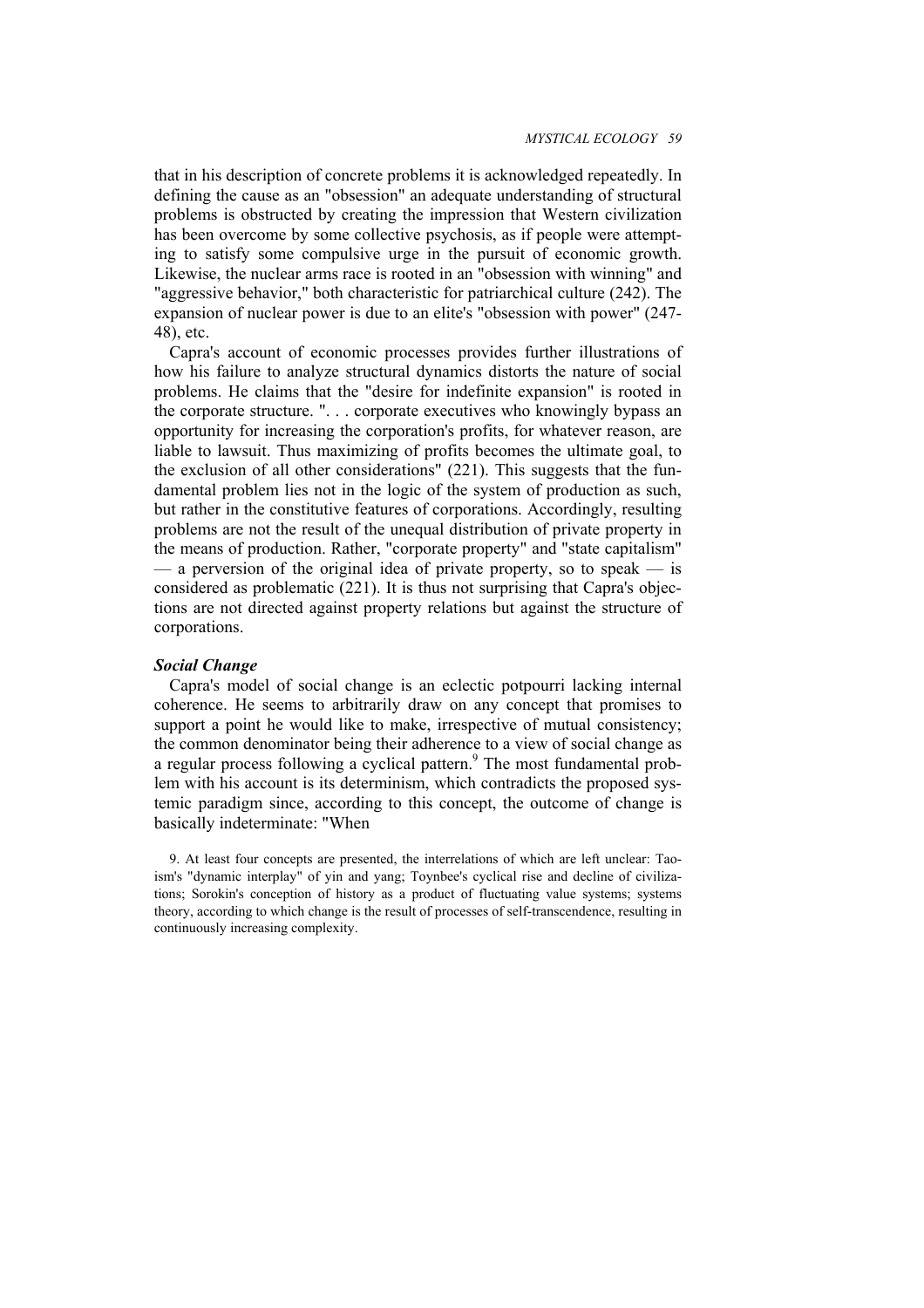a system becomes unstable, there are always at least two new possible structures into which it can evolve" (288). If this is the case, how then can any specific outcome be deemed inevitable?

Capra identifies a whole range of social pathologies in our society that typically accompany transitional phases. However, these are unfortunately anything but precise. How can one measure "sense of alienation," "mental illness," etc? How can one determine if people today are more alienated, mentally ill, and so on than they were let's say 50 years ago? What level of mental illness, violent crime, etc. can be considered a reliable indicator for an approaching transition? In addition to the quicksilver nature of his indicators, Capra provides no precise criteria that would justify any prediction of the direction of social development. How can we know that the achievements with respect to women's rights reflect the decline of patriarchy and not simply its reorganization? As a point of comparison, the elimination of feudal bonds during the transition to capitalism was not equivalent to the elimination of domination, but only a change in its specific mode. Similarly, there is no reason why the exhaustion of fossil fuels necessarily entails "radical changes in our economic and political systems. "Why should solar-powered capitalism differ fundamentally from its fossil-fuel-powered ancestor?

As Nemitz points out, the problem with Capra's or any other deterministic philosophy of history is that it proposes a guaranteed outcome.<sup>10</sup> Aside from theoretical deficiencies, such a perspective can have devastating consequences for radical political movements. Determinism hinders insight into the capacity for adaption a social system might still be able to mobilize, thus obstructing the ability to develop appropriate political strategies. It furthers passivity and opportunism since the desired goal will ultimately be achieved irrespective of individual action. Consequently, a precise understanding of the concrete historical situation and its dynamics becomes superfluous.

In striking contrast to his optimistic account of social change, Capra draws a gloomy picture of omnipotent corporations controlling economies, politics, media, academic and other educational institutions, permeating "virtually every facet of public life" (220-21). Allegedly, "their political power surpasses that of many national governments" (220) and "there are no laws to deal effectively with these giant

10. Rolf Nemitz, "Yin und Yang und die neuen sozialen Bewegungen. Über Capras technokratische Romantik," *Das Argument* (September 1985), Sonderband 125, p. 158.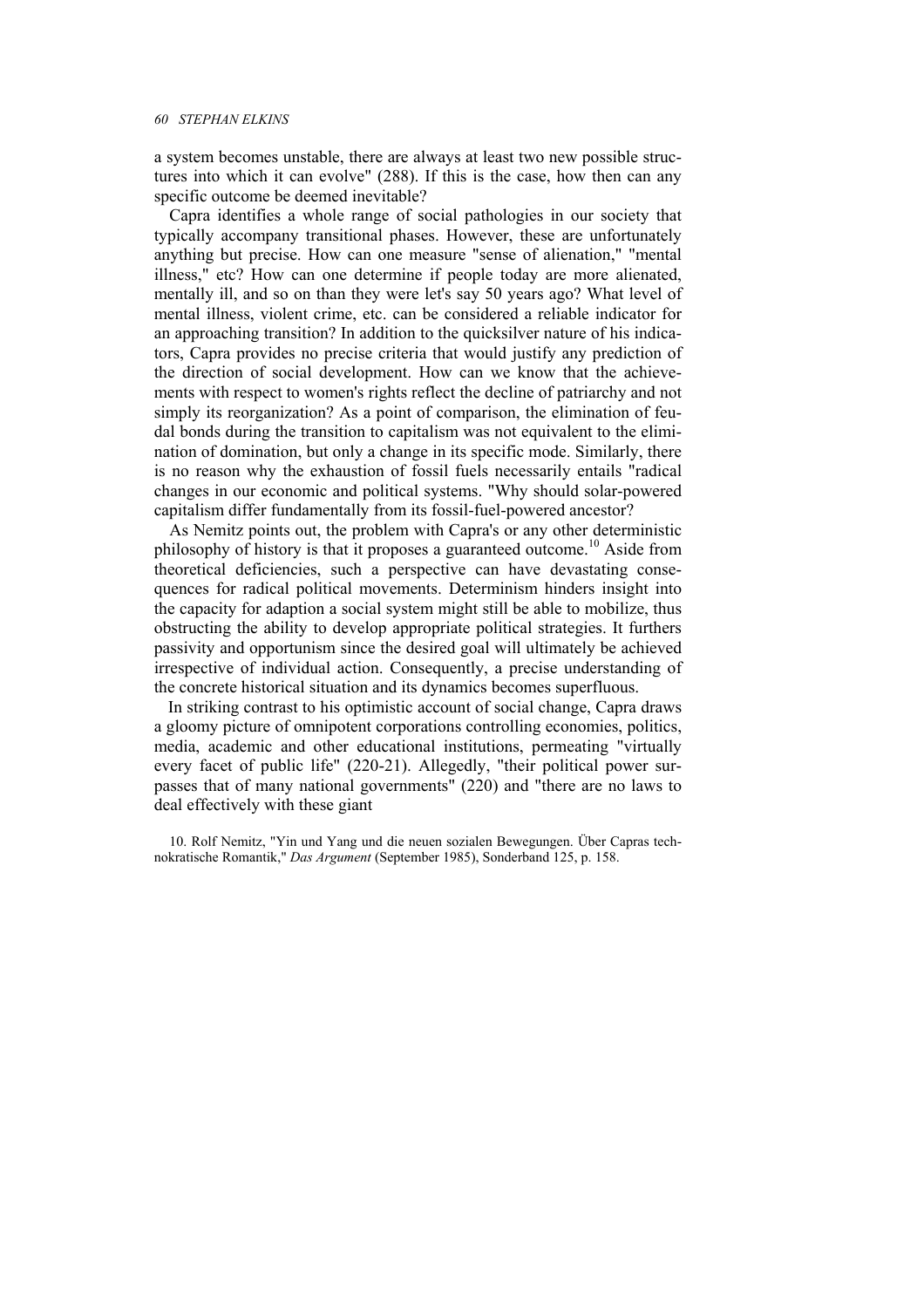institutions" since the growth of their power "has outstripped the development of an appropriate legal framework" (221). This has led to the present situation where "crucial decisions are not made in the national interest but rather in the interest of dominant corporations" (228). These pressure, manipulate (253), control, (219), brainwash (219), condition (218), indoctrinate (255), etc. politicians, researchers, technicians, and the population in general in their effort to maximize their power and profits. These institutions are vigorously opposed to change (262) and willing to exercise their power and even apply force to protect what they perceive as being their interests (248). It is thus not surprising when Capra points out that the solar transition being a political not a technical problem — "generates clashes between social and private interests" (408).

The problem of power epitomizes the deficiencies of Capra's analysis. He deals with the decline of the prevailing order and the rise of the new as if these developments somehow go past each other without much interference. Whenever the discussion broaches concrete problems, however, he points out that any attempt at change will encounter fierce resistance from dominant institutions." What then does it mean that the dominant social institutions will "decline and disintegrate," that the ascendant culture "eventually will assume its leading role," and that this can take place with a minimum of conflict since it accords with the time, in a context dominated by the seemingly all-encompassing power of old paradigm institutions? How are the "new cultural forces" to establish themselves in light of unfavourable power relations?

Capra's answer is rooted in Taoism. Since change is inevitable, the question of political strategy is of secondary importance just as long as it is in accordance with the "natural flow of things." In practice, however, it is difficult to comprehend how these dashes of interests will be decided in favour of change by avoiding conflict.<sup>12</sup> As Emits has argued, the

11. In his discussion of corporate power Capra reveals a simplistic, mechanistic concept of power. Corporations impose their "will" in various ways on their social environment. This possibility of imposing one's will already presupposes a structural correspondence on the part of the submitted system enabling such influence. Thus this underlying relation is what needs to be explained. See Claus Offer, "Political Authority and Class Structures — An Analysis of Late Capitalist Societies," *International Journal of Sociology* 2 (1972), pp. 73-108; and "Structural Problems of the Capitalist State. Class Rule and die Political System. On the Selectiveness of Political Institutions," *German Political Studies,* vol. l (1974), pp. 31-57.

12. When dealing with the practical aspects of social change Capra's principal strategy is dodging the issue. Consider the following: "To facilitate die cultural transformation, it will therefore be necessary to restructure our system of information and education, so that the new knowledge can be presented and discussed appropriately. Much of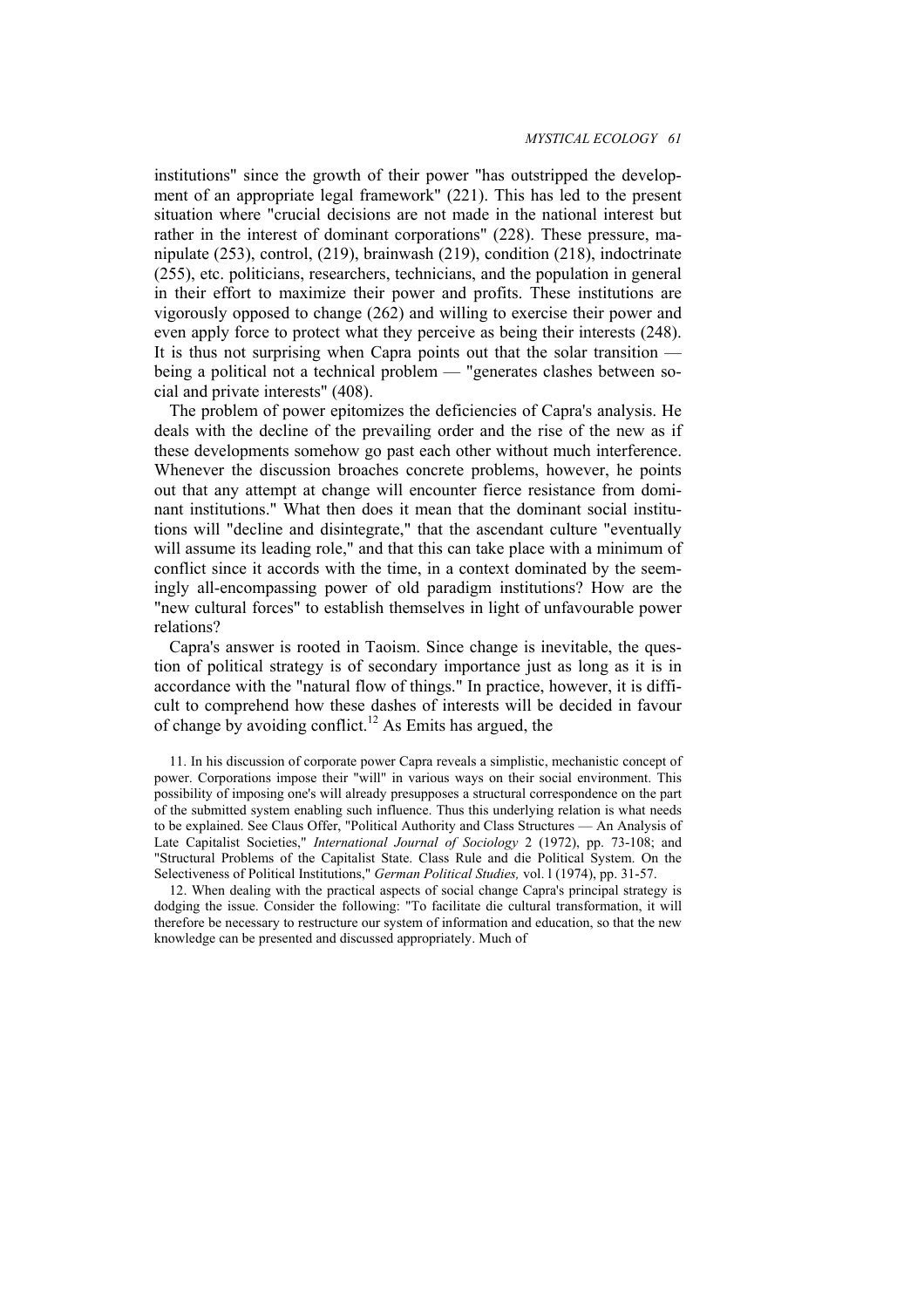point is not to minimize conflict for the sake of harmony, but to identify those conflicts which are unavoidable.<sup>13</sup>

When Capra finally does address the practical side of the problem of social change he has no other perspective to offer than the emergence of "new paradigm political parties" that will draw flocks of disenchanted citizens to the polls, all voting for revolution, Since social and ecological problems are ultimately seen to be the consequence of misconceived values and ideas, social change is contingent upon the ability to communicate the insights of the new paradigm. Capra's idea that communicating die New Age message will automatically motivate masses of disenchanted non-voters to make a run on the polls is not too convincing. Why should Capra's message be particularly attractive to, e.g., an unemployed single mother of three living in die slums of South Bronx? Presumably, the call for voluntary simplicity, the condemnation of materialistic values, and the insight that her situation is rooted in our and thus her obsession with yang values and corresponding inadequate perception of reality would hardly appear plausible to her, especially since a lot of her immediate concerns are very much "materialistic," i.e., a decent job, fair pay, appropriate housing, child and health care, and the like.<sup>1</sup>

Moreover, the suggested political strategy presumes that the political system in "Western democracies is composed of politically neutral institutions which can be used for whatever purpose by the respective majority. Hence, political change is ultimately a question of appropriate personnel. It does not occur to Capra that there are obstacles to the simple instrumentalization of the political system for radical change, which lie in its own structure as well as in the specific relation to its social

this restructuring of information is already being done successfully by citizens movements . . . However, if the new ecological awareness is to become part of our collective consciousness, it will have to be transmitted, eventually, through the mass media. These are presently dominated by business . . . and their contents are censored accordingly. The public's right of access to the mass media will thus be an important aspect of the current social change. Once we succeed in reclaiming our mass media, we can decide what needs to be communicated and how to use the media effectively to build our own future" (409). The decisive question, *how* we are to reclaim "our mass media" is simply skipped by the term *"once."* How are we supposed to do that? Is this going to take place without conflict? Maybe we just need to wait until CBS, Warner Brothers, Rupert Murdoch's media empire, and the like simply "disintegrate"? Capra's vagueness increases exponentially whenever he approaches the decisive issues.

#### 13. Nemitz, *op. cit.,* p. 160.

14. See, for example, *Green Letter,* vol. 5, no. l (Spring 1989), especially Jesus Sanchez, "The environment: Whose movement?," on the problem of class and racial barriers in organizing the Green movement in general and resistance to environmental destruction in particular.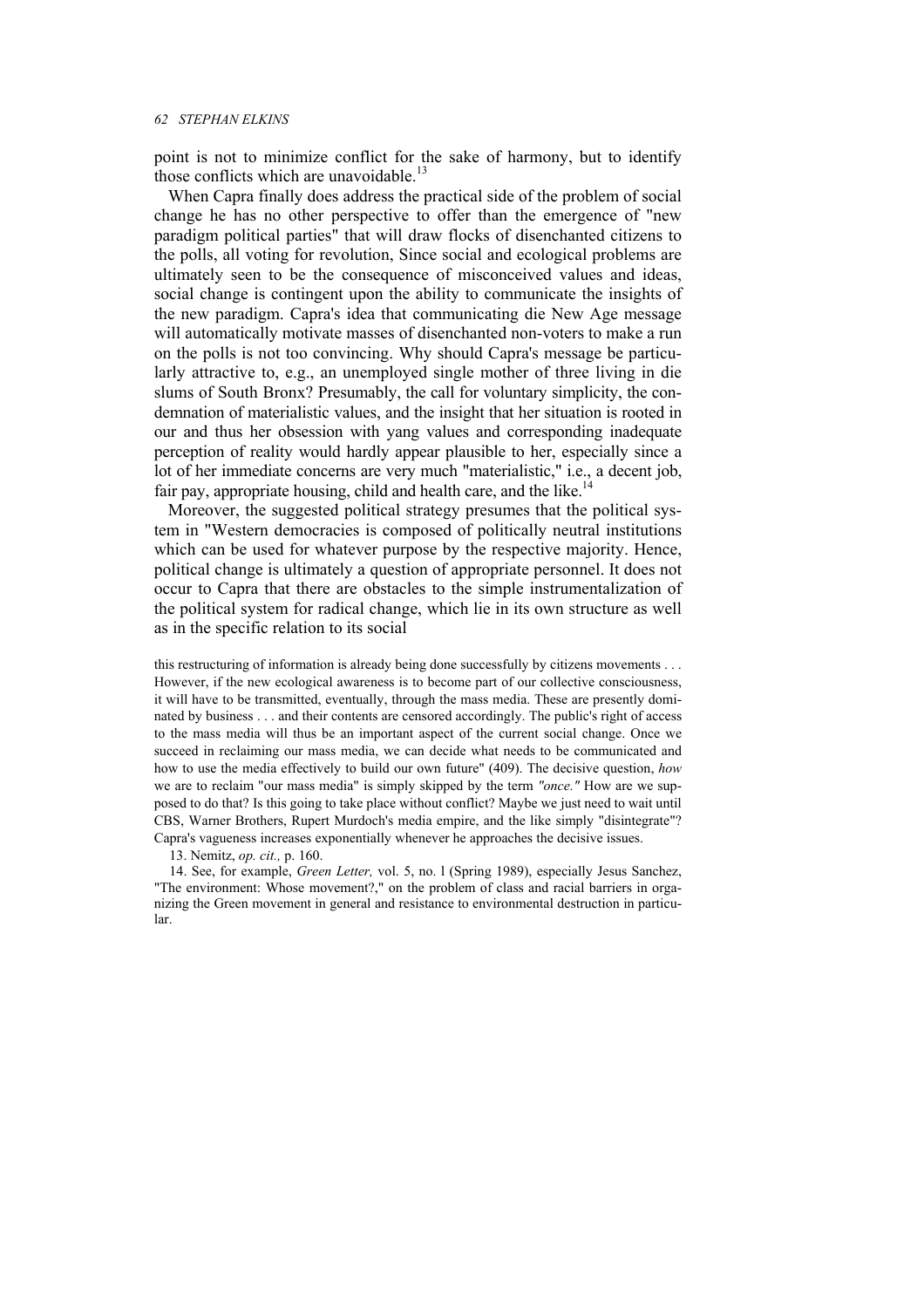environment.<sup>15</sup> It is thus not clear that gaining a majority in an election would automatically allow for profound social change.<sup>16</sup>

# *Nature, Science and Society*

In Capra's account the new paradigm appears as a kind of doctrine of salvation. The application of its insights, reflecting the "systemic wisdom of nature," will allow the reestablishment of balance and harmony in society as well as in our relation to nature. His assumption that alternative values, worldviews, and principles for social organization can be derived from insights into natural processes is highly problematic. A society's concept of nature is not an "objective" description taken from its natural environment. Rather, it is a social product; the result of cognitive, normative, and symbolic construction.<sup>17</sup> In constructing "nature" it is not simply nature as an objective entity which is being described. A society's view of nature must be seen as part of its self-interpretation, reflecting social relations and its relation to the natural environment.<sup>18</sup> Nature is given meaning in society which it does not have apart from it. It is thus impossible to develop any socially neutral concept of nature. In constructing nature, society can ultimately refer to nothing other than itself.<sup>19</sup> Accordingly, Capra's attempt to develop the philosophical implications inherent in nature is a tautological undertaking. Meaning is derived from nature as empirical fact

15. It has been pointed out that the political system is relatively autonomous vis-à-vis societal interests and influence. This, however, has nothing to do with neutrality or indifference towards societal interests, rather, the preferential treatment of certain interests is structurally guaranteed. See Claus Offe, "Thesis on the Theory of the State," in Claus Offe, *Contradictions of the Welfare State* (Cambridge, MA: MIT Press, 1984) and "Political Authority and Class Structures," *op. cit.*

16. That the electoral process is an unsuitable instrument for bringing about radical change is incidentally also argued by systems theory. See Niklas Luhmann, *Legitimation durch Verfahren, op. cit.*

17. Klaus Eder, *Die Vergesellschaftung der Natur* (Frankfurt a. M.: Suhrkamp Verlag, 1988).

18. Egon Becker, "Natur als Politik?" in Thomas Kluge ed., *Grüne Politik. Der Stand einer Auseinandersetzung* (Frankfurt a.M.: Fischer Verlag, 1984), p. 112.

19. This viewpoint is shared by systems theory. Thus, Luhmann points out that society is not *part* of nature. Rather, society is the totality of meaningful communication. In this sense, communication is an exclusively social operation. Although society is an open system, it is operationally closed. Society cannot communicate *with* its environment but only *about* it. The environment cannot be relevant to society in any immediate sense. It can enter society only to the extent that it is communicated and thus transformed socially. What is communicated is not the environment but what society takes to be the environment. See Niklas Luhmann, *Ökologische Kommunikation* (Opladen: Westdeutscher Verlag, 1986), pp. 62-63.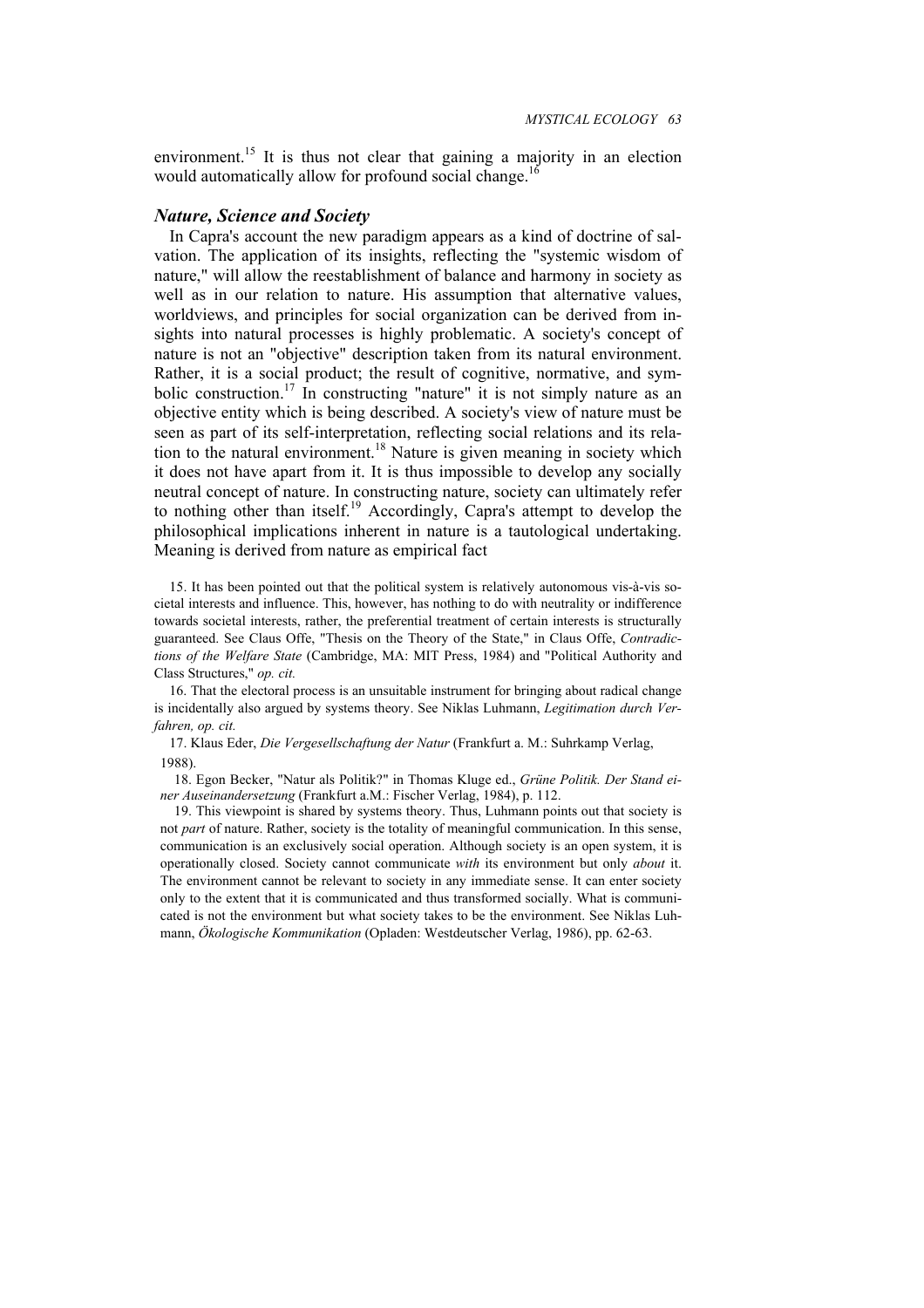which is actually ascribed to nature in the process of interpretation.<sup>20</sup>

Capra's attempt to derive criteria for action from nature is all the more surprising since he himself emphasizes the socially conditioned relativity of human knowledge in his critique of conventional scientific assumptions. He argues that in research on subatomic particles scientists were confronted with the phenomenon that the answers one gets depends on the questions one asks (78, 87). Following this argument there can be no absolute certainty with respect to our knowledge of the world. The results obtained in any research process are inherently related to the theory and methodology guiding it, which leads Capra to conclude: "... modern physics has not only invalidated the classical idea of an objective description of nature but has also challenged the myth of value-free science. The patterns scientists observe in nature are intimately connected with the patterns of their minds; with their concepts, thoughts, and values" (87). If this is the case, it is difficult to see how criteria for action derived from nature could be anything but the reflection of normative assumptions projected upon nature in the process of description and analysis.

From this Capra proceeds to draw an inadequate conclusion: "The fact that all properties of particles are determined by principles closely

20. Consider the following argument: "Detailed study of ecosystems over the past decades has shown quite clearly that most relationships between living organisms are essentially cooperative ones. . . . Even predator-prey relationships that are destructive for the immediate prey are generally beneficient for both species. This insight is in sharp contrast to the views of Social Darwinists, who saw life exclusively in terms of competition, struggle, and destruction. Their view of nature has helped create a philosophy that legitimates exploitation and the disastrous impact of our technology on the natural environment. But such a view has no scientific justification, because it fails to perceive the integrative and cooperative principles that are essential aspects of the ways in which living systems organize themselves at all levels" (279). Against the individualistic, antagonistic conception of the Darwinian view of nature, Capra proposes a picture of nature as a network of cooperative relations. The "incorrect" view of nature has allegedly been invalidated by means of scientific inquiry in favor of the accurate understanding of natural relations as "essentially cooperative ones." Capra's argument suggests that the disagreement is located on *the* level of the cognitively adequate comprehension of an empirical relation. The disagreement does, in fact, not refer to the accuracy of the understanding of the empirical phenomenon, but rather to the *meaning ascribed* to it. Contrary to the implications of Capra's argument, this is not an issue that can be decided by scientific inquiry. Whether the relation between predator and prey is considered cooperative or antagonistic is essentially a matter of perspective, reflecting different normative conceptions. See Ludwig Trepl, *Geschichte der Ökologie* (Frankfurt a.M.: Athenäum, 1987), p. 192, note 66. Capra is correct in his assessment of the antagonistic view of nature as an ideology for the legitimation of exploitative relations. The view of nature as a struggle for survival is nothing following from nature but, rather, its historically specific interpretation. However, he commits the same fallacy as the Social Darwinists by naturalizing the social.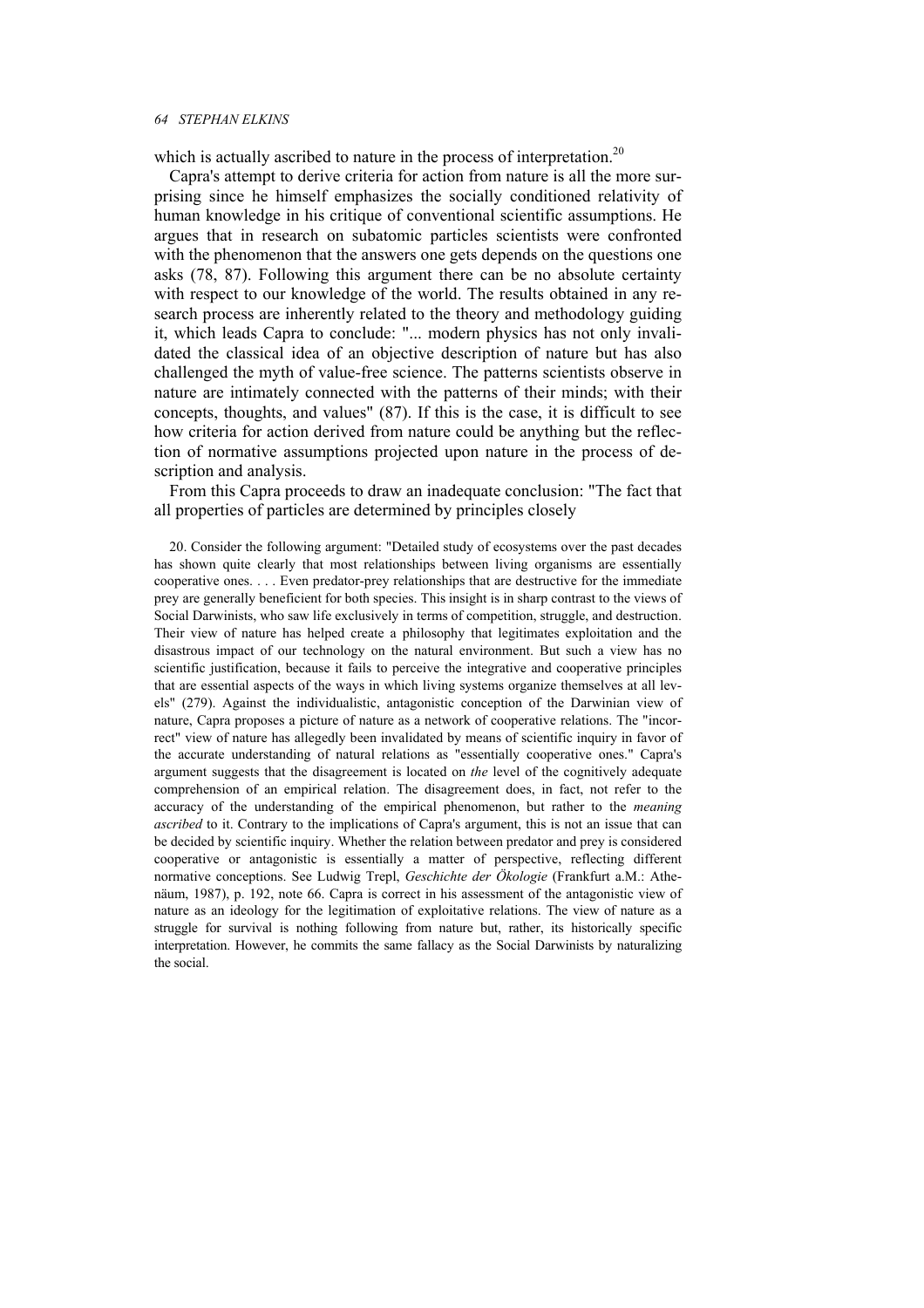related to the methods of observation would mean that the basic structures of the material world are determined, ultimately, by the way we look at this world; that the observed patterns of matter are reflections of patterns of mind" (93). While some of this is accurate, "that the observed patterns of matter are reflections of patterns of mind," the preceding formulation suggests that there indeed is no world apart from our perception of it; our thoughts and values being constitutive of the world. This would indeed be a good argument supporting Capra's idealism, but obviously runs counter to any attempt to establish the autonomy of natural processes from which criteria for action could be derived. $21$ 

Capra is correct that our relation to nature expresses a culturally specific normative conception. However, he ultimately fails to address the question of how precisely it is rooted in the structure of the criticized system of knowledge. The mechanistic view of nature is simply equated with an exploitative relation to nature as if it were the necessary consequence of the other. In positing the ecological paradigm's revolutionary potential it is mistakenly assumed that the cognitive process of learning, which systems theory may represent compared with mechanistic concepts, necessarily implies a process of moral learning. It is, however, difficult to see why an understanding of nature in terms of systems theory should automatically entail any fundamental revision in society's relation to nature. Systems theory is no less "reductionist" than Newtonian mechanics. Its principle of reduction is merely different: the totality of ecological relations are selectively reduced to *functional* relations that can be dealt with by means of conventional science. Contrary to Capra's enthusiastic account systems theory does not break with the logic of a utilitarian, exploitative relation to nature but represents the perfection of technocratic control. Capra attacks conventional science and technology for its fragmenting, reductionist character, which neglects destructive side effects of human action, only to propose intervention guided by systems theory which, when failing to adequately address the structural roots of society's destructive relation to the natural environment, promises no less than the systematic instrumentalization of nature as a self-reproducing "bio-cybernetic world-machine."22 The essential progress is the insight that the further exploitation of nature requires taking minimal conditions for its reproduction into consideration.

21. A more adequate conclusion would be that all properties *ascribed* to particles are determined by principles related to the methods of observation, and thus what *appears* to be the basic structure of the material world is contingent on the way one looks at it.

22. Becker, op. cit., p. 117.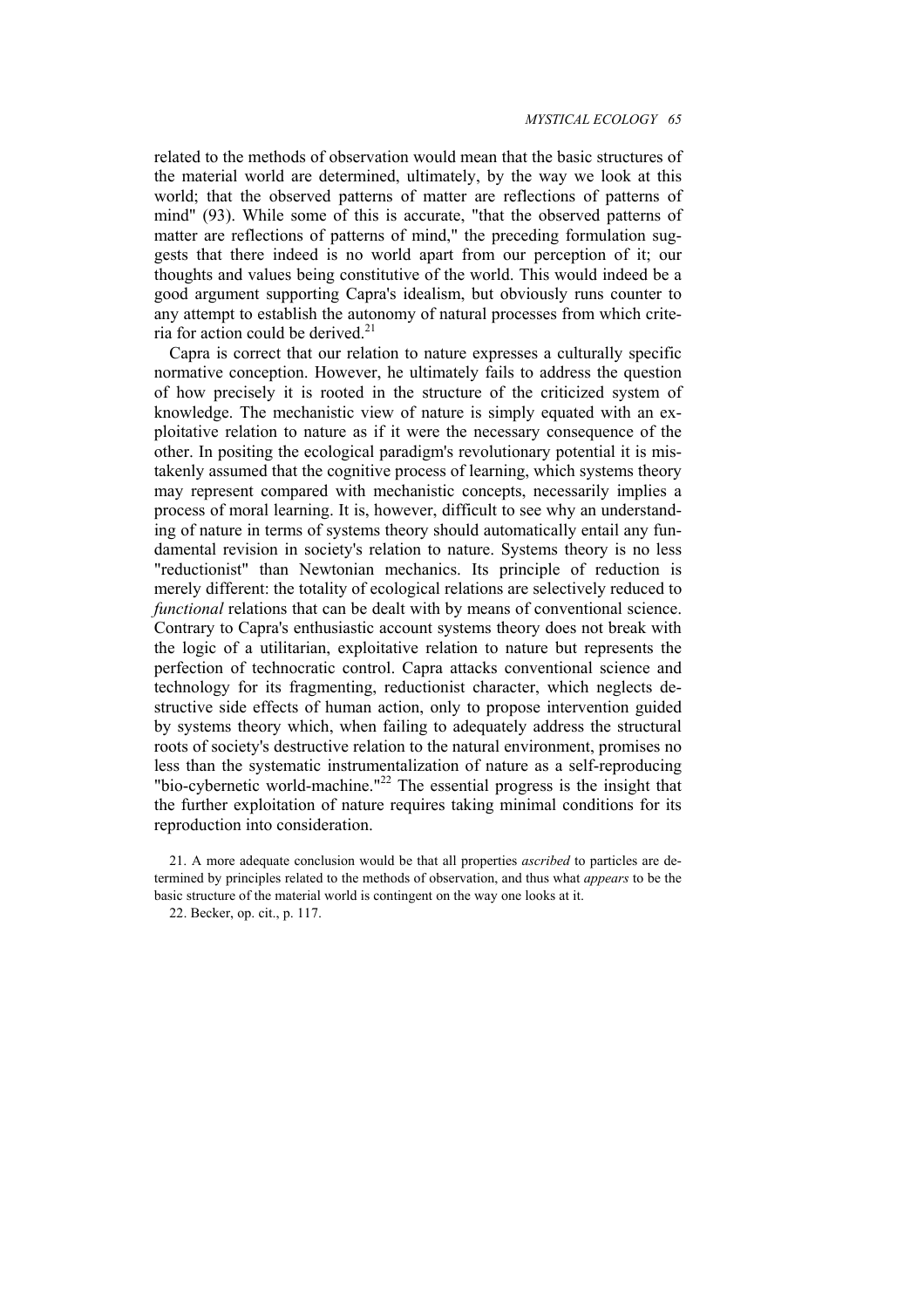Capra questions the excessive emphasis on rationality in "Western culture, which has led to "scientism": the insistence on the scientific method as the only acceptable approach to knowledge. Thus the development of ecological awareness has been obstructed, which runs counter to the linear and analytic nature of rational thought. This "obsession with rationality" is a major root of the ecological crisis. Capra's critique, however, remains caught in dominant ideology.

A question that arises in this context is: Why should rational thought necessarily be linear, reductionist, and thus *intrinsically opposed* to ecological awareness? Similarly, with respect to ecological awareness: In which sense is the insight into ecological relations a question of intuition? Unfortunately, Capra fails to defend his claim. On the contrary, he concedes that "scientific thinking does not necessarily have to be reductionist and mechanistic" (48) while presenting physics, "the manifestation of an extreme specialization of the rational mind" (47) as a source of the ecological paradigm. Systems theory, as its theoretical core, is very much a product of the "rational mind." 1t may represent a shift from a linear, causal, and static to a non-linear, functional, and dynamic conception of reality, but most certainly not a shift from a rational to an intuitive mode of cognition. $^{23}$ 

Capra's belief in science is essentially unbroken. His critique is ultimately directed only at scientific conceptions he considers inadequate. As far as his rejection of scientism is concerned, it stands in odd contrast to his presentation of systems theory  $-$  a scientific concept  $-$  as an all-encompassing formula to explain the world, the cosmos, and even  $God<sup>1</sup>$ . In this respect, it is difficult to see the difference between Capra's procedure and the attempts to model the universe in terms of mechanical laws.<sup>24</sup> His critique of scientism notwithstanding, Capra

23. Capra's rejection of reason for intuition has questionable implications. Thus, how are conclusions to be reached on the basis of some mix of intuition and rationality — whatever that may be? How are we to decide between divergent intuitions? Imagine a conservative nationalist, drawing on the insight into the "nonlinearity of systems," intuitively reaches the conclusion that the "dynamic balance" of a society is disturbed by a perceived "excess" of foreign immigrants. In accordance with the systemic insight that "if you do something that is good, then more of the same will not necessarily be better" (41) he might suggest it is necessary to get rid of these people. Now my intuition may tell me something different, but why should my intuition be better man someone else's?

24. Nemitz criticizes this for reproducing the fallacy of the Cartesian-Newtonian worldview by indiscriminately applying a concept that may well be appropriate within a limited realm to other domains. See Nemitz, *op. cit.,* p. 163. In this respect, see also Stephen Jay Gould, "Utopia (Limited)," *New York Times Book Review* (March 3, 1983). Gould points out the problem with Capra' s attempt to extrapolate the insights of physics to apply to all of nature.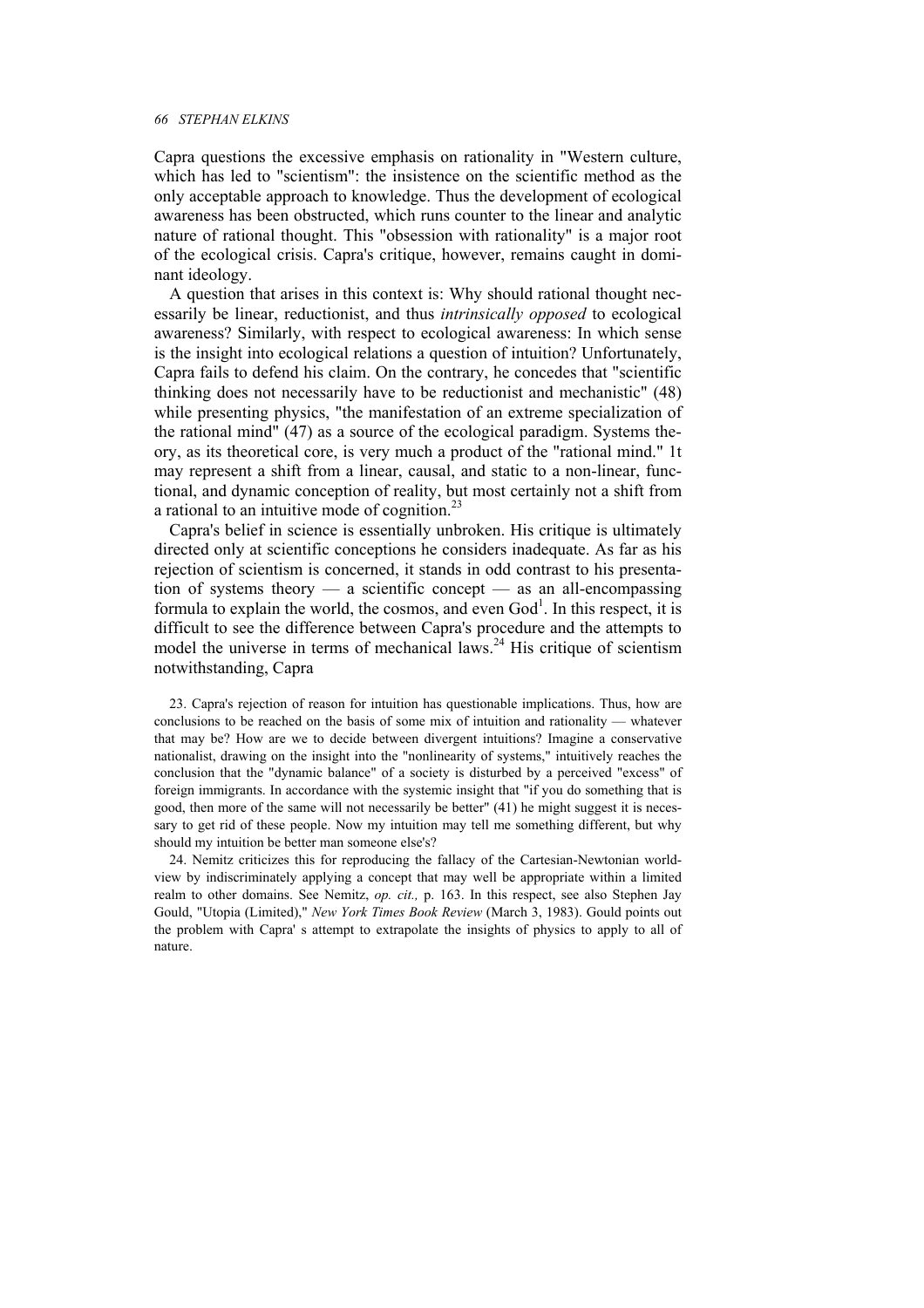actually ascribes a vanguard role to science in revolutionizing the prevailing worldview; from a source of destruction, science undergoes an instant metamorphosis to a potential for salvation. Despite all claims to the contrary, it is physics which leads the way.25

# *Political Implications of Mystical Ecology*

Capra substitutes a mystified, systems-theoretical version of sociobiology for social analysis.<sup>26</sup> As a concept of social order, his philosophy reveals anti-emancipative implications. He posits a systems-theoretical view of nature as an apodictic framework: the perceived "laws of nature" are definite, noncircumventable laws of being. As an integral part of nature society cannot evade them. Thus the question of the adequacy or desirability of a social order is not a contingent issue to be resolved in social discourse. Like it or not, there is ultimately no other choice than to adapt the rules of the game or engage in self-destruction. Nature is simply the way things are.

Once a naturalistic paradigm is commonly accepted as a frame of reference for the legitimacy of a social order, attention is diverted from the real issue of the underlying normative assumptions to the pseudo-issue of society's correspondence with the "principles of nature." Consequently, emancipatory goals such as the abolition of relations of domination become contingent on the ability of proving such correspondence. Positing nature as the ultimate point of reference further results in the difficulty to distinguish conflicting political concepts using formally analogous modes of reasoning. The way is open for any ideology sharing an "ecological" framework to climb on the bandwagon. Current developments in parts of the European Right are a case in point. In their attempt to modernize conservative ideology, authoritarian political concepts are supported by systems-theoretic, naturalistic, and sometimes spiritually transfigured arguments.<sup>27</sup> Capra himself proves the point when

25. See Capra, *The Turning Point, op. cit.,* pp. 47-49. For a critique of Capra's scientism see Rosemarie Rübsamen, "Der Wolf hat Kreide gefressen — bewahrt euer Mißtrauen gegenüber der Wissenschaft!" *Beiträge zur feministischen Theorie und Praxis* 12 (1984), pp. 61-67. See also Becker, *op. cit., p.* 118, who has pointed out that latent scientism is rather typical for the proponents of ecology as a doctrine of guidance.

26. While Capra rejects sociobiology for its "reductionist" concept of genetic determinism (115), he fails to understand its quintessential fallacy. Its fundamental problem is not genetic determinism but the reduction of the social to the level of the biological or "natural," of which genetic determinism is merely a manifestation. This lack of understanding becomes apparent in his reproduction of the sociobiological fallacy.

27. See Peter Dudek, "Konservatismus, Rechtsextremismus, und die Philosophie der Grünen," in Kluge, *Grüne Politik, op. cit.,* pp. 90-108. Consider the following passage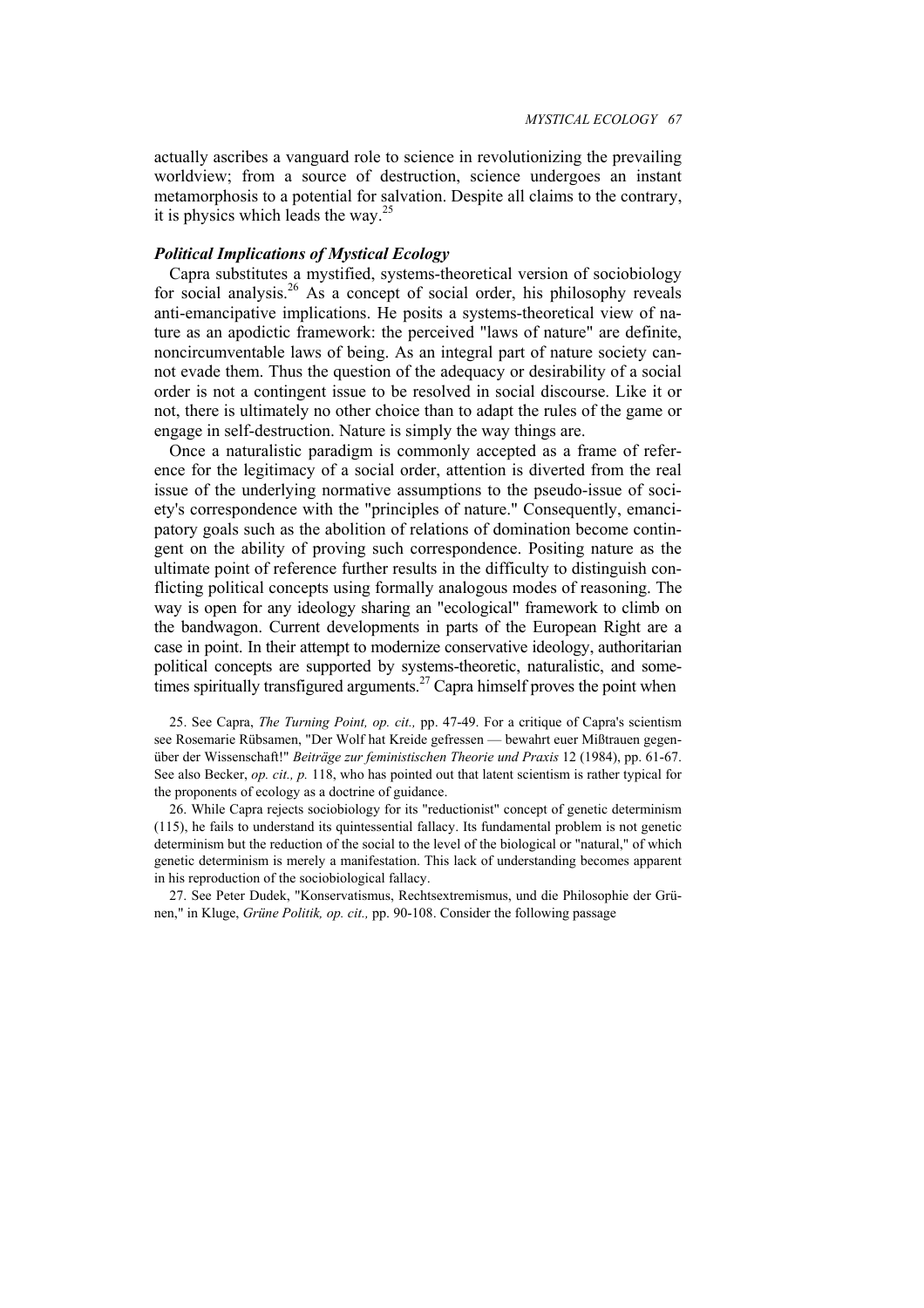he praises Heidegger as part of the tradition of the new paradigm, able to provide direction for an ecological reorientation of society (412). Excited by the intriguing similarities between his own philosophy and Heidegger's critique of Western civilization, Capra overlooks that Heidegger's identification with Nazism may have been rooted in his philosophy.<sup>28</sup> Unfortunately, the issue is not merely a theoretical one. Its practical relevance has recently been demonstrated by American environmental activists subscribing to the deep-ecological perspective, which have triggered a debate on principles among the US Green movement.<sup>29</sup> These environmentalists have argued that starvation in Ethiopia is a natural and thus acceptable process of nature seeking its own balance,  $30 \text{ US}$ 

from Rolf Kosiek's critique of the development of post-WWII German society: "By condemning and stigmatizing the biological as well as the significance of living systems, questions of ecological balance have been supprcssed. Humans and their environment were thought to be arbitrarily conditionable, manufacturable and alterable; an actually already overcome mechanistic-materialistic view of technology gained acceptance. . . . Progress and growth were the driving slogans of previous decades. . . . The fact that a continuous process of growth . . . ultimately would destroy every state of balance . . . was not taken into account. . . . Conservative policies aimed at the preservation of natural balance . . . were depreciated and rejected." "Instead of cutting down production a bit in times of economic boom, thus reducing unavoidable environmental pollution and stretching growth more organically over a longer period of time, millions of foreigners were imported like commodities . . . Now, in the course of emerging economic problems . . . they . , . threaten to destroy our welfare system and form an explosive socio-political issue . . . Additional masses were pressed into West Germany . . . without taking into consideration that every system has limits of adaption, which in our region have already far been exceeded. ... In some large cities the inner city is already captured by foreigners. A Turkish ghetto in Berlin is unnatural, an integration or germanization is genocide, and inhuman, and a crime against the inner world of people. Ten thousands of foreigners in a German city . . . amount to an environmental rnodification of the greatest extent, the destruction of a natural state grown during a long period of time. . ." Rolf Kosiek, "Geistige Grundlagen der Umweltzerstörung. Die Frage nach den Ursachen," in *Nation Europa,* vol. 32, no. 5 (1982), pp. 5-10.

28. Farias has argued that Heidegger's political orientation was not an accident, but a logical consequence of his philosophy. See Victor Farias, *Heidegger und der Nationalsozialismus* (Frankfurt a.M.: Fischer Verlag, 1989). For a dissenting analysis, see Paul Gottfried's review of Farias' book, "Heidegger on Trial" in *Telos* 74 (Winter 1987-88), pp.147-51.

29. This was one of the issues resulting in the previously mentioned dispute at the Amherst Green Conference. For a discussion of the "ecology debate" within the American Green movement, see Brian Tokar, "Exploring the New Ecologies. Social Ecology, Deep Ecology and the Future of Green Political Thought," *Alternatives,* vol. 15, no. 4 (1988), pp. 30-43. See also George Bradford, "How Deep Is Deep Ecology?" *Fifth Estate,* vol. 22, no, 3 (Fall 1987), pp. 3-30; Murray Bookchin, "Crisis in the Ecology Movement," *Zeta Magazine* (July/August 1988), pp. 121-23 and "Social Ecology vs. Deep Ecology," *Socialist Review* (Summer 1988), pp. 9-29.

30. Dave Foreman, an activist of a radical environmentalist group named "Earth First!" cited in Bradford, *op. cit.,* pp. 17-18.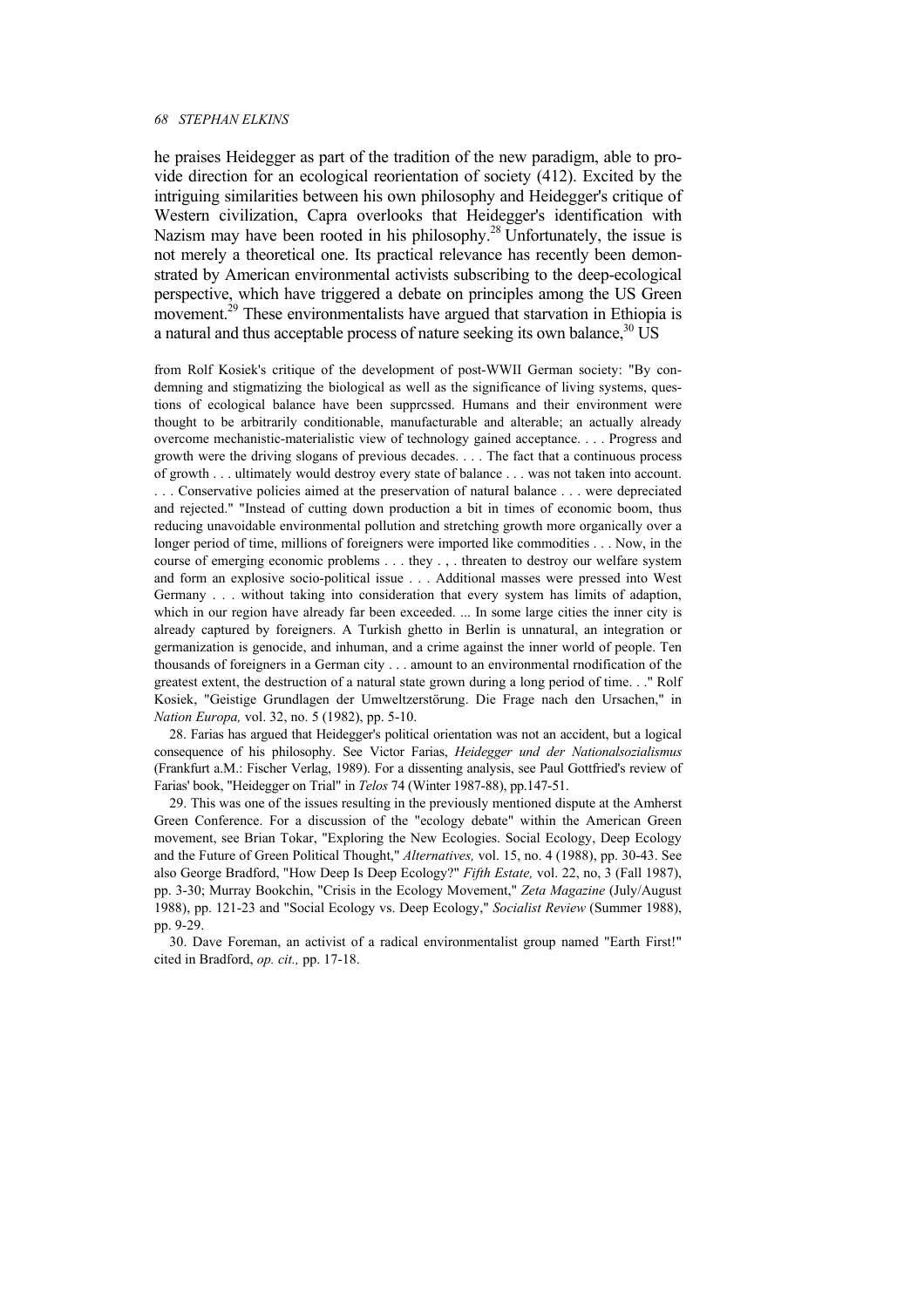culture is in danger of Latinization" with corresponding destructive consequences as the result of an uncontrolled influx of Latin immigrants, $31$  AIDS is applauded as Earth's self-regulatory response to the problem of human overpopulation, $32$  etc. The parallels to the racist discourse of the European Right are obvious. Now, the logic of Capra's concept provides no internal criteria for distancing oneself from such a position, other than insisting that it reflects an erroneous interpretation of nature. Consequently, spiritualists conclude, these statements constitute "the most extreme comments by a small number of individuals" which are somehow out of touch with the core concepts,33 failing to grasp that it is the concept itself that allows such interpretation.

With some justification it can be argued that Capra's concept is potentially an ideology for domination. Since the "laws of nature" are not simply selfevident, the problem remains how to identify and interpret them with respect to social reality. He suggests two possible solutions. First, there is scientific research guided by the new paradigm able to decipher nature's wisdom and make it accessible to humanity. Second, there is intuition. Due to their privileged access to the fundamental truth of the new paradigm, those who master these techniques are predisposed to guide humanity towards salvation.<sup>34</sup> One might speculate whether the ecological paradigm may provide an adequate ideology for

31. Edward Abbey, also an Earth First! activist cited in Bradford, *op. cit.,* p. 17.

32. Miss Ann Thropy, a pseudonym, in an Earth First! publication cited in Brad Edmondson, "Is AIDS Good for the Earth?" *Utne Reader,* no. 24 (Nov./Dec. 1987), p. 14 and Daniel Keith Conner, another member of "Earth First!" "Is AIDS the answer to an environmentalist's prayer?", originally published in *Earth First! The Radical Environmental Journal* (Dec. 22, 1987), reprinted in *Utne Reader,* no. 27 (May/June 1988).

33. Charlene Spretnak, "Diversity in Ecofeminism," *op. cit.,* p. 476.

34. The anti-democratic implications of this claim to absolute truth become apparent in the following quote: "Green politics attracts people who have been searching for a way to transform new-paradigm understandings into political practice. . . Unfortunately, in nearly every country where a Green movement has been established, it has also attracted opportunistic persons from unsuccessful groups on the right and left who enter the new movement with hidden agendas and dishonest tactics. Identifying and banning them are difficult. . . However, persons who undermine the progress of Green political development by repeatedly trying to impose their own incongruous priorities should not be allowed to ruin the movement. Although allegiance to . . . a declaration would not preclude the possibility of dishonesty, it would clarify the movement's expectations of its members. If infiltration actually occurs, additional means would have to be devised to address it" (Spretnak and Capra, *Green Politics, op. cit.,* pp. 217-18). Who decides on the appropriate agenda and priorities, the movement's expectations, etc.? What are the criteria — adherence to the "new paradigm" doctrine? This account hardly sounds like anything resembling the principles of grass roots democracy praised by the authors. In this respect, see also Herbert P. Kitschelt, "The Global Promise of Green Politics," in *Theory and Society,* vol. 14, no. 4 (July 1985), pp. 525-32.